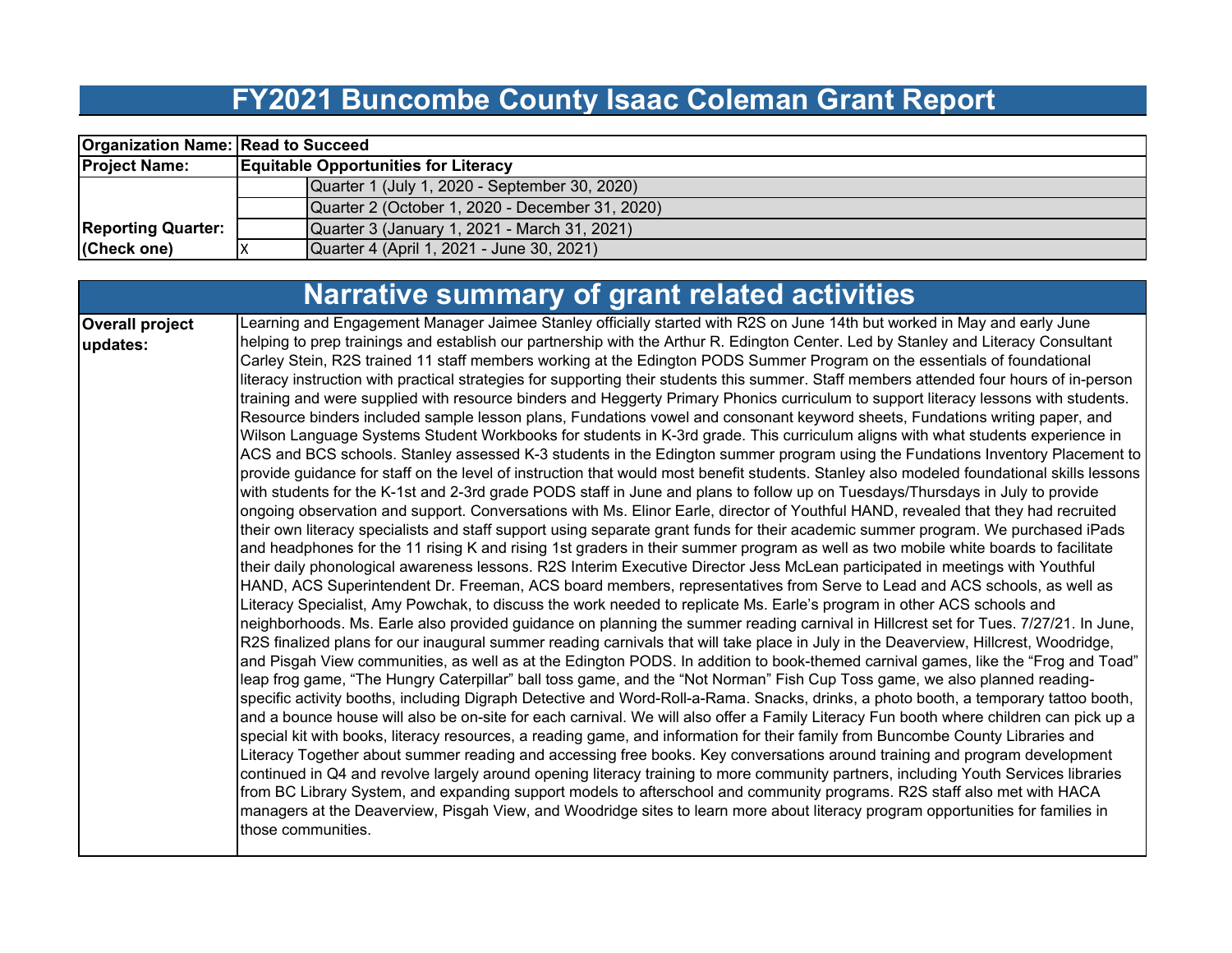| COVID-19 impacts:                                                                 | As COVID restrictions lifted more during Q4, in-person engagements with community partners opened up. In addition to participating<br>In-person at the Edington PODS regularly, R2S staff were also able to join Creative Peacemakers, Youthful HAND, Children First,<br>ACS, and HACA managers at their respective locations for partner meetings.<br>COVID restrictions during April and May, however, did still prevent in-person volunteer engagement with many community partners<br>and schools, limiting our ability to serve students; however, our staff and volunteers leveraged technology and virtual meetings as<br>much as possible to continue to make an impact.                                                                                                                                                                                                                                                           |
|-----------------------------------------------------------------------------------|--------------------------------------------------------------------------------------------------------------------------------------------------------------------------------------------------------------------------------------------------------------------------------------------------------------------------------------------------------------------------------------------------------------------------------------------------------------------------------------------------------------------------------------------------------------------------------------------------------------------------------------------------------------------------------------------------------------------------------------------------------------------------------------------------------------------------------------------------------------------------------------------------------------------------------------------|
| <b>Activities related to</b><br>increasing equity,<br>diversity and<br>inclusion: | Jaimee Stanley, R2S's first full-time Black employee, joined the team in June and spearheaded conversations with community<br>partners and schools around equity-based literacy programming for the summer and upcoming school year. Our expansion beyond<br>working *just* in the school systems plays a critical role in pursuing our mission to close the opportunity gap, including serving<br>summer, afterschool, and early childhood programs.<br>This spring, Jaimee Stanley, literacy specialist Carley Stein, and other R2S staff completed a review of R2S library resource materials<br>used by tutors to identify those that support the Big Five literacy skills and promote multicultural perspectives, with characters, authors<br>and illustrators that reflect like our young readers and their families.                                                                                                                |
|                                                                                   | R2S contracted a local Black artist and parent, Nastassia Hearst, and a local Black DJ and parent, Brent Brown, to support the<br>summer reading carnivals. Hearst is painting signs for the different areas of the carnival as well as hosting an ABC t-shirt making<br>booth at the carnival in Hillcrest. Community involvement is an essential part of equity-based literacy programming, and R2S is<br>committed to engaging the community every step of the way.<br>Our IT Director attended Phase I of REI in April. Three of our four staff attended a virtual Black-led panel discussion exploring how<br>white folks can show up at Black-centered events, both as volunteers and attendees, in supportive and respectful ways. We continued<br>to share books and literacy resources on our blog and social channels that are culturally supportive of the families and communities<br>we serve and celebrate Black excellence. |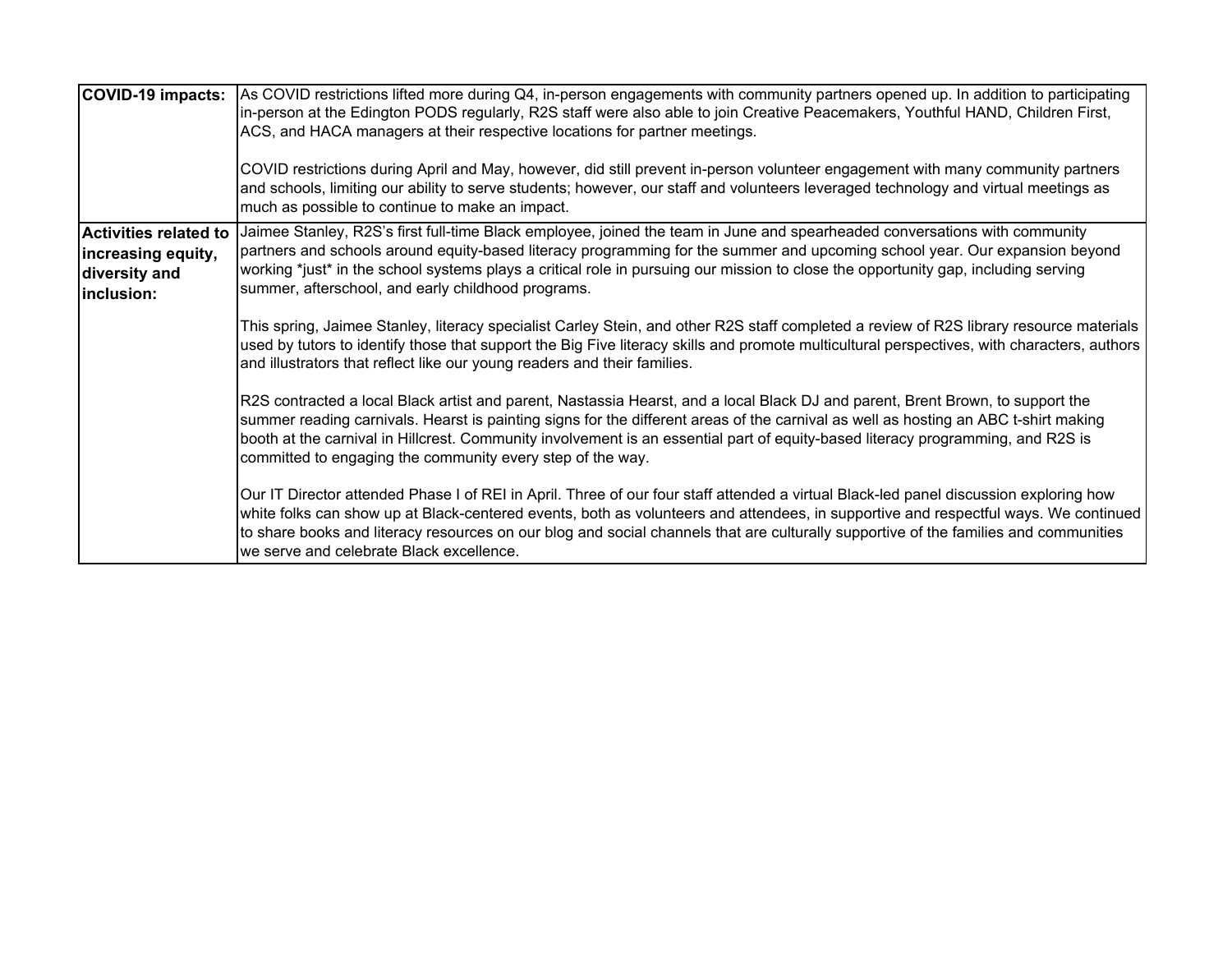|             | Activities related to We continue to offer our volunteer trainings and orientations virtually via Zoom, which provides more accessibility to volunteers and                                                                                                                                                                                                                                                                                   |
|-------------|-----------------------------------------------------------------------------------------------------------------------------------------------------------------------------------------------------------------------------------------------------------------------------------------------------------------------------------------------------------------------------------------------------------------------------------------------|
| lincreasing | other community partners who want to attend. In May, two educators from the Department of Special Education at the University of                                                                                                                                                                                                                                                                                                              |
| operational | Education, Winneba in Ghana (with ties to UNCA) attended Literacy 101!                                                                                                                                                                                                                                                                                                                                                                        |
| excellence: | Carley Stein. M.Ed. of Impact Literacy, LLC continues to offer her reputable expertise and guidance in developing our programming<br>and trainings. She is working closely with Learning & Engagement Manager, Jaimee Stanley, to align our work and curricula with the<br>local school systems and summer/afterschool programs.                                                                                                              |
|             | We updated the volunteer staff/web portal during Q4 to improve the user interface, streamline the navigation, and tailor the experience<br>for volunteers and staff when they are logged in. From RSVP'ing for training to inputting volunteer hours, verifying background checks,<br>accessing online tutoring resources, and more, our web portal provides a one-stop-shop for volunteers and staff to complete mission-<br>critical tasks. |
|             | Finally, onboarding Jaimee Stanley to oversee all literacy programming, including K-3 tutoring, community engagement, and 0-5 early<br>childhood, tremendously increased our operational excellence. Her background in teaching and reading specialty, plus her community<br>connections and passion and dedication to children in Asheville has already had far-reaching effects for our organization and the<br>partners with whom we work. |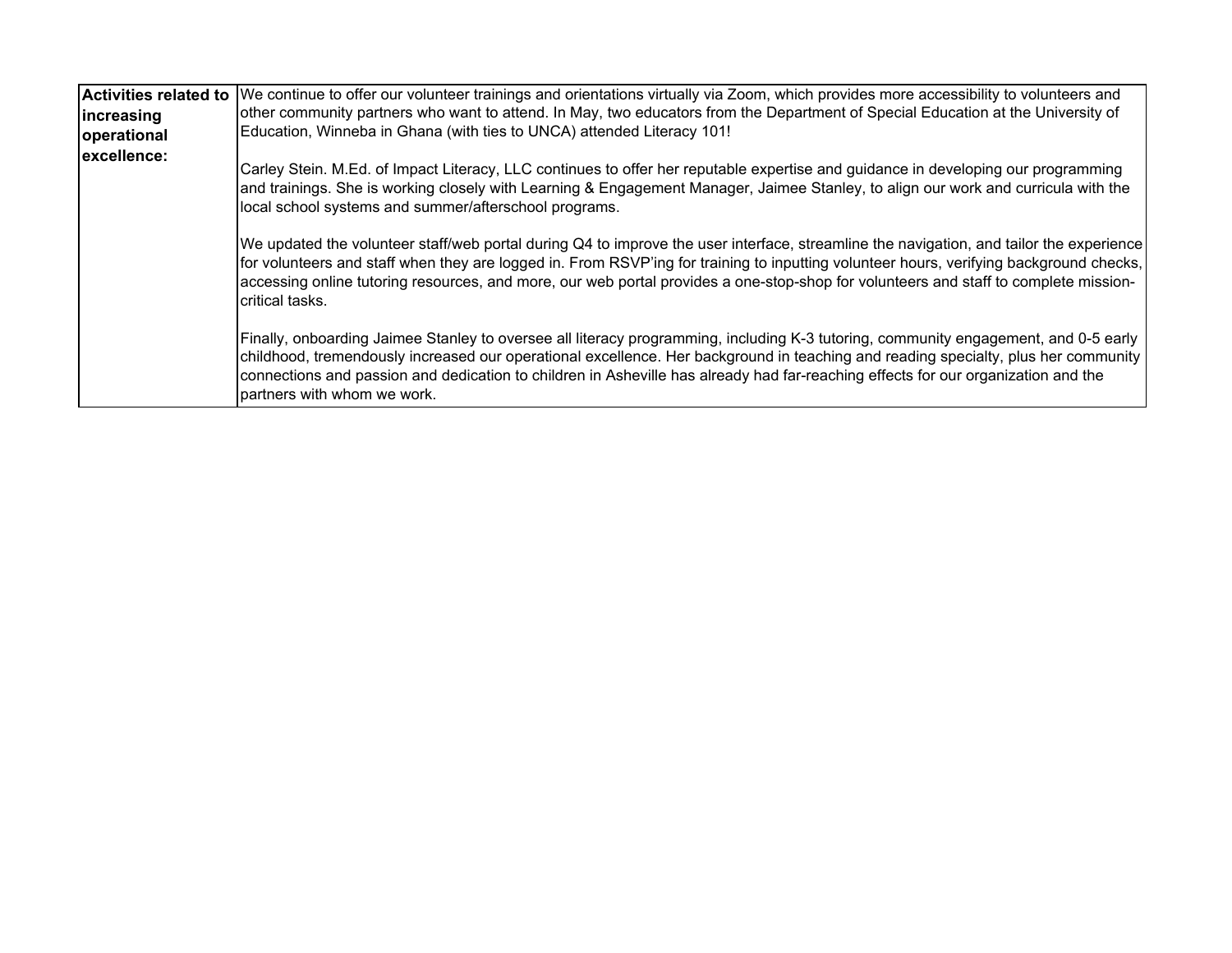# **FY2021 Buncombe County Isaac Coleman Grant Report**

| <b>Organization Name:</b> | <b>Read to Succeed</b>                          |  |  |  |  |  |  |
|---------------------------|-------------------------------------------------|--|--|--|--|--|--|
| <b>Project Name:</b>      | <b>Equitable Opportunities for Literacy</b>     |  |  |  |  |  |  |
|                           | Quarter 1 (July 1, 2020 - September 30, 2020)   |  |  |  |  |  |  |
| <b>Reporting Quarter:</b> | Quarter 2 (October 1, 2020 - December 31, 2020) |  |  |  |  |  |  |
| (Check one)               | Quarter 3 (January 1, 2021 - March 31, 2021)    |  |  |  |  |  |  |
|                           | Quarter 4 (April 1, 2021 - June 30, 2021)       |  |  |  |  |  |  |

# **Progress toward annual goals**

|                                                  |                    | Please only include new data for the specific quarter |                  |                  |                  |                 |
|--------------------------------------------------|--------------------|-------------------------------------------------------|------------------|------------------|------------------|-----------------|
| <b>Measure</b>                                   | <b>Annual Goal</b> | <b>Quarter 1</b>                                      | <b>Quarter 2</b> | <b>Quarter 3</b> | <b>Quarter 4</b> | <b>Progress</b> |
| # of rising kindergarteners participating in     |                    |                                                       |                  |                  |                  |                 |
| summer programming at Youthful Hand              | 25                 | 5.                                                    | n/a              | n/a              | n/a              | 5               |
| % of rising kindergarteners that are             |                    | data                                                  |                  |                  |                  |                 |
| kindergarten ready                               | 95%                | requested                                             | 100%             | n/a              | n/a              | 100%            |
| # of school-aged children participating in       |                    |                                                       |                  |                  |                  |                 |
| summer programming at Pisgah View                | 15                 | 0                                                     | n/a              | n/a              | n/a              | 0               |
| % of school-aged children demonstrating          |                    | reported at                                           | reported at      | reported at      |                  |                 |
| improved literacy scores                         | 80%                | end of year                                           | end of year      | end of year      | <b>TBD</b>       | $0\%$           |
| # of new literacy programs identified            | 5.                 | $\mathbf 0$                                           |                  | 3                | 3                |                 |
| # of families participating in literacy programs |                    |                                                       |                  |                  |                  |                 |
| at Deaverview                                    | 10                 | 0                                                     |                  | 0                | 0                | 0               |

**Comments:**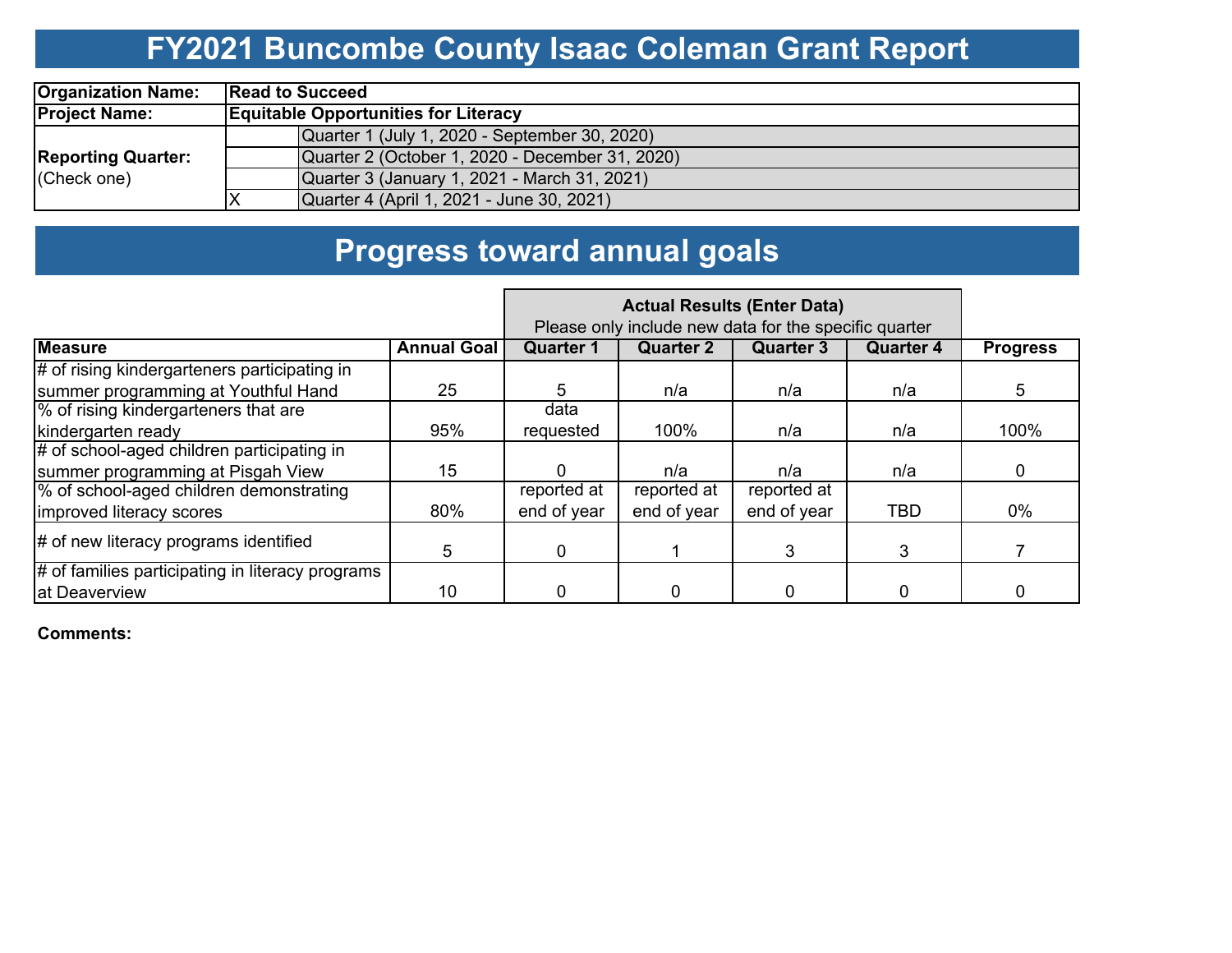COVID fully disrupted plans for supporting Youthful HAND's program hands on; however, we were able to purchase more technology and supplies to help power their work with students. Mrs. Earle at Youthful HAND recruited literacy specialists through another grant partner and did not have data to share with R2S in regards to the summer program (which was also impacted by the implementation of summer school). Deaverview similarly saw a reduction in family participation during COVID, however, a summer reading carnival was planned for the community (for July 28, 2021). Similarly, a summer reading carnival for the Pisgah View community in July 2021 was discussed with Children First and the PVA PODS staff and is being finalized.

We were approached by ACS leadership, Shaunda Sanford and Kidada Wynn, in late May 2021 about supporting the summer program at the Arthur R. Edington PODS because they were seeing the effects of COVID/remote learning on young students who were struggling to read. Roughly 25% of students R2S assessed in the program in June were reading below grade level according to the Fundations Inventory Placement. We plan on reassessing at the end of the summer to see what progress was made after staff training and classroom resources were provided for daily phonics and phonemic awareness lessons.

The new literacy programs identified include the community engagement and training with Edington PODS, the equity-focused R2S summer reading carnivals, and the Book Bundle partner program executed this past May by Junior League (and hopefully more partners in the future!).